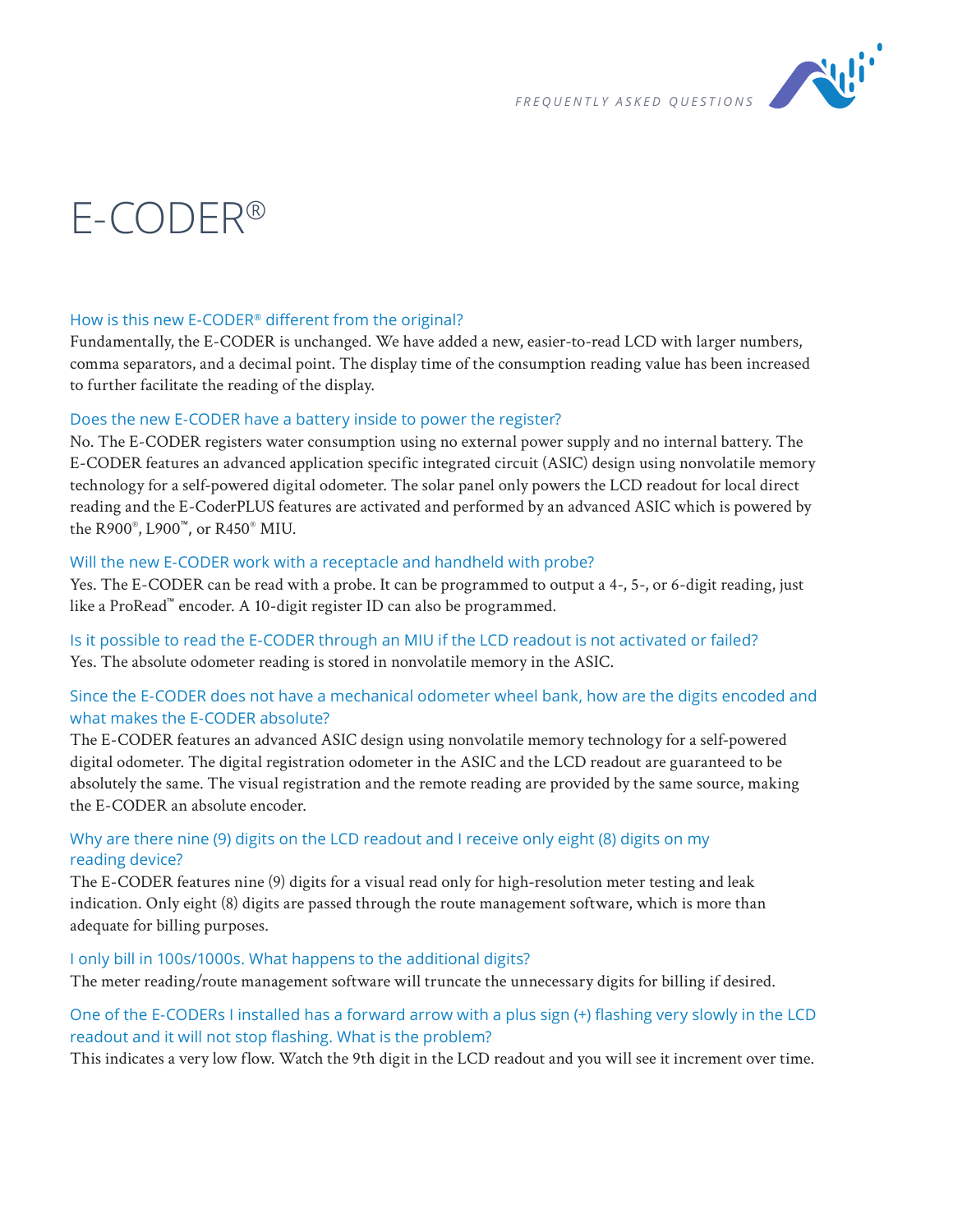

# One of the E-CODERs I installed has a reverse arrow with a negative (-) sign in the LCD readout, and it will not stop flashing. What is the problem?

This icon indicates reverse flow. You either have backflow occurring at the site or the water meter has been installed backwards.

#### Why are all of my E-CODERs showing days of no flow following installation?

When E-CODERs are shipped prewired and potted to R900, L900, or R450 MIUs, the PLUS features are activated and the 35-day window is in effect. As long as there is no throughput, the E-CODERs will log days of no flow. The E-CODERs will also show backflow due to factory testing for backflow functionality. Current leak data will clear after 24 hours following testing at factory, but days of no flow and backflow data will not clear for 35 days following activation in the water system.

#### What constitutes a leak? Will our customer service department be inundated with leak flags?

All algorithms are set to factor out typical day-to-day water usage such as ice makers, sprinklers, etc. A day is divided into 96 15-minute intervals. If all 96 15-minute intervals show water usage, this constitutes a continuous leak. If 50 to 95 of the 15-minute intervals show water usage, this constitutes an intermittent leak. Typically 15-20 percent of a water utility's customer base has undetected leaks.

# What is the flashing faucet icon on the LCD readout?

The flashing faucet indicates an intermittent leak occurrence over the last 24 hours. Check interior and exterior faucets and valves in toilets to see if leakage is occurring.

#### What is the solid faucet icon on the LCD readout?

The solid faucet indicates a continuous leak occurrence over the last 24 hours. Check the 9th digit in your LCD readout to see if it is incrementing. If so, check interior and exterior faucets, valves in toilets, and look around the exterior of the home for signs of surface water.

# Is the E-CODER field programmable like the ProRead? If so, can you use the standard field programmer and the same programming functions that are used for ProRead?

The E-CODER is programmable like the ProRead for ID and reading digits; however, when the E-CODER is attached to an R900, L900, or R450 MIU, it automatically detects this and begins communicating in E-CoderPLUS format.

# Is the E-CODER auto-detect?

Yes. The E-CODER will work with an inductive pad with a two-wire connection or a radio MIU with a three-wire connection.

# Are E-CODERs networkable? Can two E-CODERs be networked to one MIU?

The E-CODER is networkable just like the ProRead.

# Will the E-CODER work with Itron, Sensus, and other third-party radio MIUs?

E-CODER is compatible in 8-digit mode with Itron 100W, Sensus RadioRead and FlexNet, Aclara MTUs, and Elster Energy Axis (as long as these companies continue to follow the published E-CODER specifications).

Any other third-party radio MIUs that have ProRead compatibility will also read the E-CODER; however, this is limited to a 6-digit reading.

Only Neptune R900, L900, or R450 MIUs can activate/interrogate the PLUS features of the E-CODER.